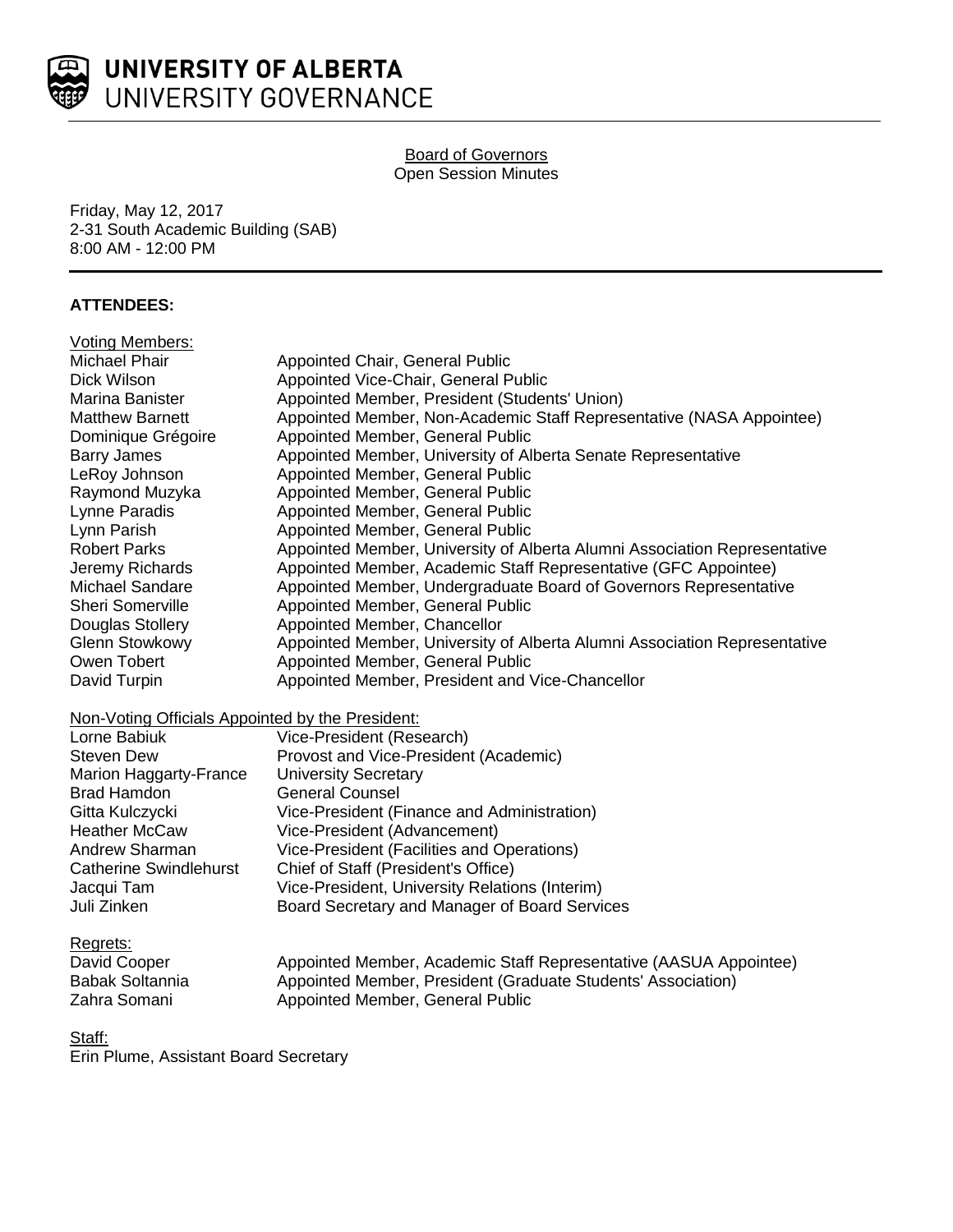## **OPENING SESSION**

1. Chair's Session

*Presenter(s)*: Michael Phair

## 1a. Call to Order and Confirmation of Quorum

*Presenter(s)*: Michael Phair

The Board Secretary confirmed that the attendance constituted quorum. The Chair called the meeting to order at 8:00 a.m.

## 1b. *Approval of Open Session Agenda*

Materials before members are contained in the official meeting file.

## *Presenter(s)*: Michael Phair

The Chair reminded members that material for Item 3a – *2017-2018 Board of Governors' Calendar* was circulated on Wednesday.

The motion was moved and seconded.

THAT the Board of Governors approve the Open Session agenda as presented.

**CARRIED**

## 1bi *Review of Consent Agenda*

## *Presenter(s)*: Michael Phair

The Chair invited members to inform him if there were any requests to remove an item from the Open Session Consent Agenda. The Chancellor requested that his report be removed for discussion.

## 1c. Conflict of Interest - Opportunity for Declaration

## *Presenter(s)*: Michael Phair

The Chair made note of the following:

- $\circ$  The University of Alberta has policy and procedure in place for Conflict of Interest and Conflict of Commitment, and Board members make annual disclosures.
- $\circ$  In addition, Board members must declare any conflict related to the Board Agenda of each meeting and, in the event of such conflict, absent themselves from the discussion and voting on the item.
- o The *Post-secondary Learning Act*, Section 16(5) states that: The members of the board must act in the best interests of the university.

The Chair invited members to declare conflicts of interest related to the Open Session Agenda of the meeting. Mr James reminded members that he is the Chair of the Audit Committee for the Province of Alberta and that the financial statements of the University are approved by this committee; and Mr Stowkowy declared a general conflict in that his firm does work for the University of Alberta.

Seeing no further declarations, the Chair declared the question asked and answered.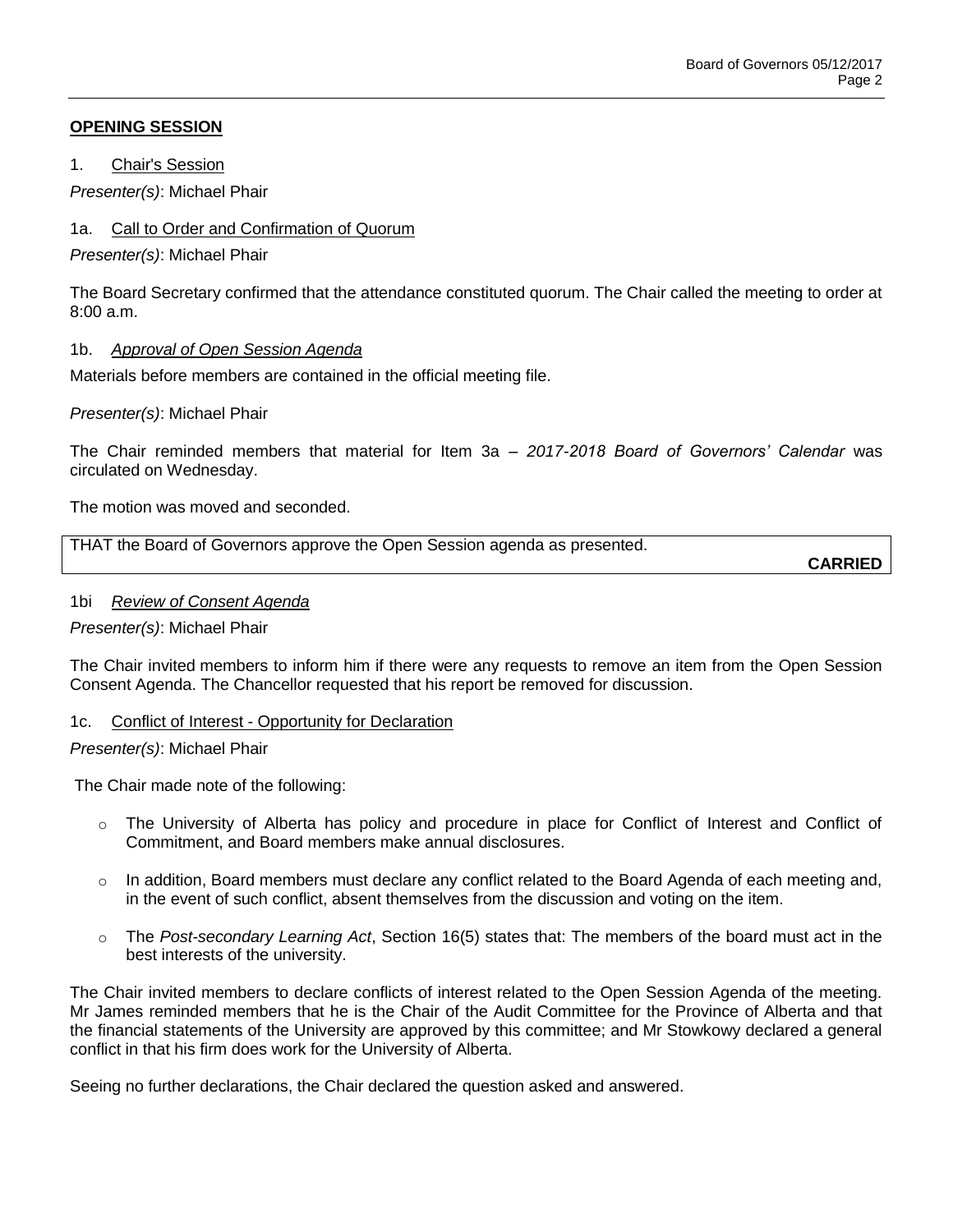# 1d. Chair's Remarks

# *Presenter(s)*: Michael Phair

The Chair welcomed members and guests and acknowledged all Indigenous peoples and the traditional lands on which the Board was gathered.

He introduced three recently-appointed Board members: Ms Marina Bannister, Students' Union President; Mr Matthew Barnett, Non-Academic Staff Association representative; and Mr Michael Sandare, Undergraduate Board of Governors Representative, and led the Board in welcoming the new members to their first Board of Governors' meeting. The Chair also informed members that the new Graduate Students' Association President, Mr Babak Soltannia, had also been appointed to the Board but was unable to attend today's meeting.

#### 2. *Report of the President*

Materials before members are contained in the official meeting file.

## *Presenter(s)*: David Turpin

#### *Discussion*:

In addition to his written report, Dr Turpin provided verbal remarks on: the historic significance of the upcoming signing of a memorandum of understanding with the National Centre for Truth and Reconciliation; the presentation of the final report of the Ad Hoc Committee on Academic Governance Including Delegated Authority to General Faculties Council and a transition plan to ensure recommendations are implemented; and his participation in the Worldwide Universities Network Presidents Forum in New York City.

President Turpin also briefed members on fundraising achievements to date, noting that the university raised \$176.68 million in philanthropic contributions for 2016-2017, exceeding its annual goal and setting a record for money raised in a single year at the university. Members recognized Heather McCaw and her team for this achievement and watched a video about how donors change lives by investing in the university.

## 3. *Report from the University Secretary*

*Presenter(s)*: Marion Haggarty-France

## 3a. 2017-2018 Board of Governors' Calendar

Materials before members are contained in the official meeting file.

*Presenter(s)*: Marion Haggarty-France

#### *Discussion*:

The University Secretary referred Board members to the 2017-2018 Board of Governors' schedule in front of them, noting in particular the January dates held for a joint Board-General Faculties Council retreat.

## **CONSENT AGENDA**

## 4. *Approval of the Consent Agenda*

Materials before members are contained in the official meeting file.

## *Presenter(s)*: Michael Phair

#### *Discussion*:

At the request of the Chancellor, the Chair removed Item 4j - *Chancellor's Report* from the Consent Agenda.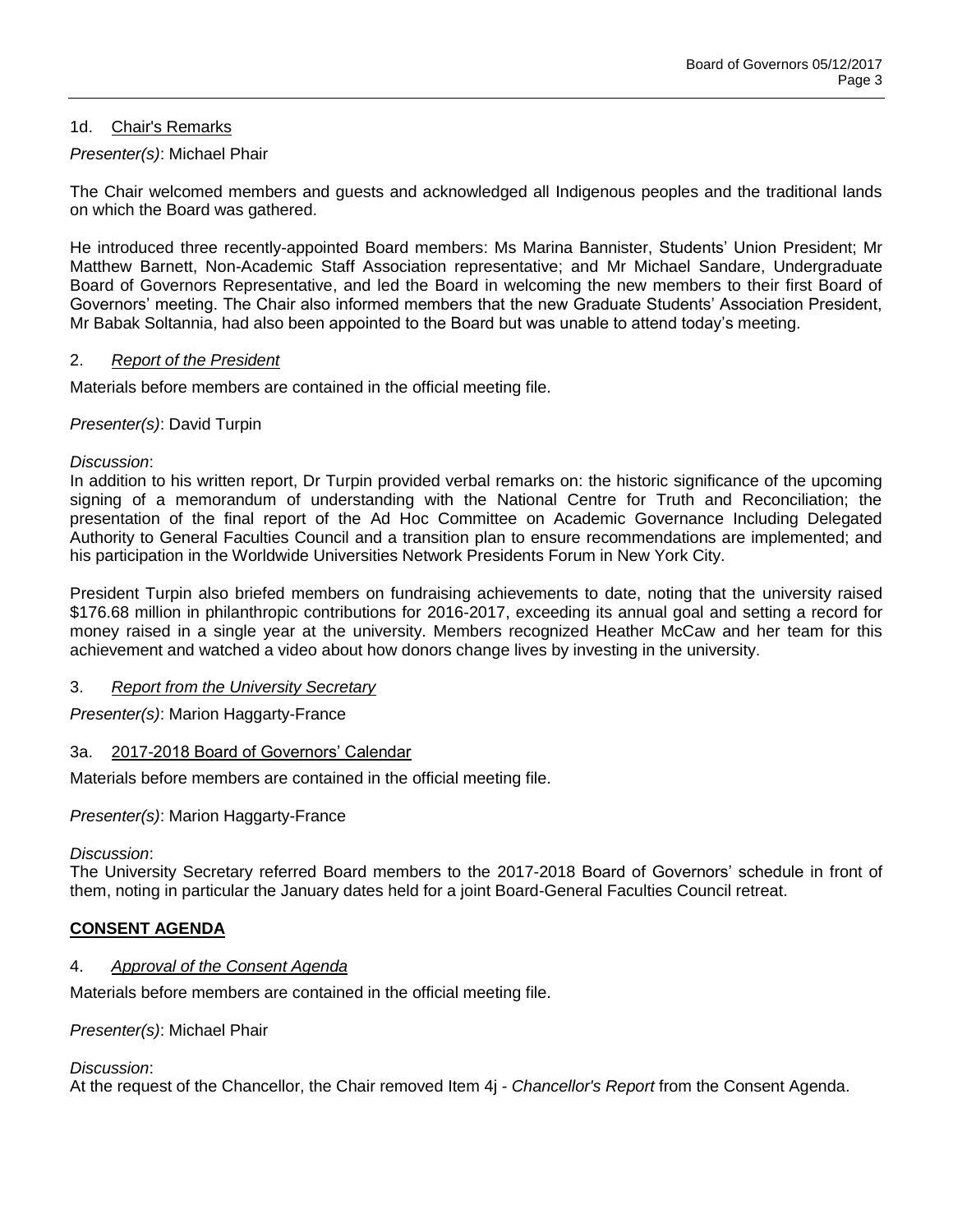*Action Items*

- 4a. Approval of the Open Session Minutes of March 17, 2017
- 4b. *Report of the Finance and Property Committee*
- 4bi. Collection of GSA Membership, Health and Dental Plan, and Graduate Student Assistance Program Fees
- 4bii. Collection of University of Alberta Students' Union 2017-18 Operating/ Referendum Fees
- 4biii. Parking and Traffic Management Policy Updates
- 4biv. Natural Resources Engineering Facility (NREF) Renewal and Renovation Capital Expenditure Authorization Request (CEAR)
- 4c. *Report of the Human Resources and Compensation Committee*
- 4ci. Negotiated (Proposed) Changes to the Contract Academic Staff: Teaching (CAS:T) Agreement
- 4d. *Report of the Learning and Discovery Committee*
- 4di. Proposal for the Termination of the Bachelor of Science Agriculture, Range and Pasture Management Major, Faculty of Agricultural, Life and Environmental Sciences (ALES)
- 4e. *Report of the Board Chair*
- 4ei. Committee Appointments *Information Reports*
- 4f. Report of the Audit Committee
- 4g. Report of the Finance and Property Committee
- 4h. Report of the Learning and Discovery Committee
- 4i. Report of the University Relations Committee

# *Regular Reports*

- 4j. Chancellor's Report Item removed
- 4k. Alumni Association
- 4l. Students' Union
- 4m. Graduate Students' Association
- 4n. Association of Academic Staff
- 4o. Non-Academic Staff Association
- 4p. General Faculties Council
- 4q. Board Chair and Board Members Activity Report

The motion was moved and seconded.

THAT the Board of Governors approve the Open Session Consent Agenda, as amended.

**CARRIED**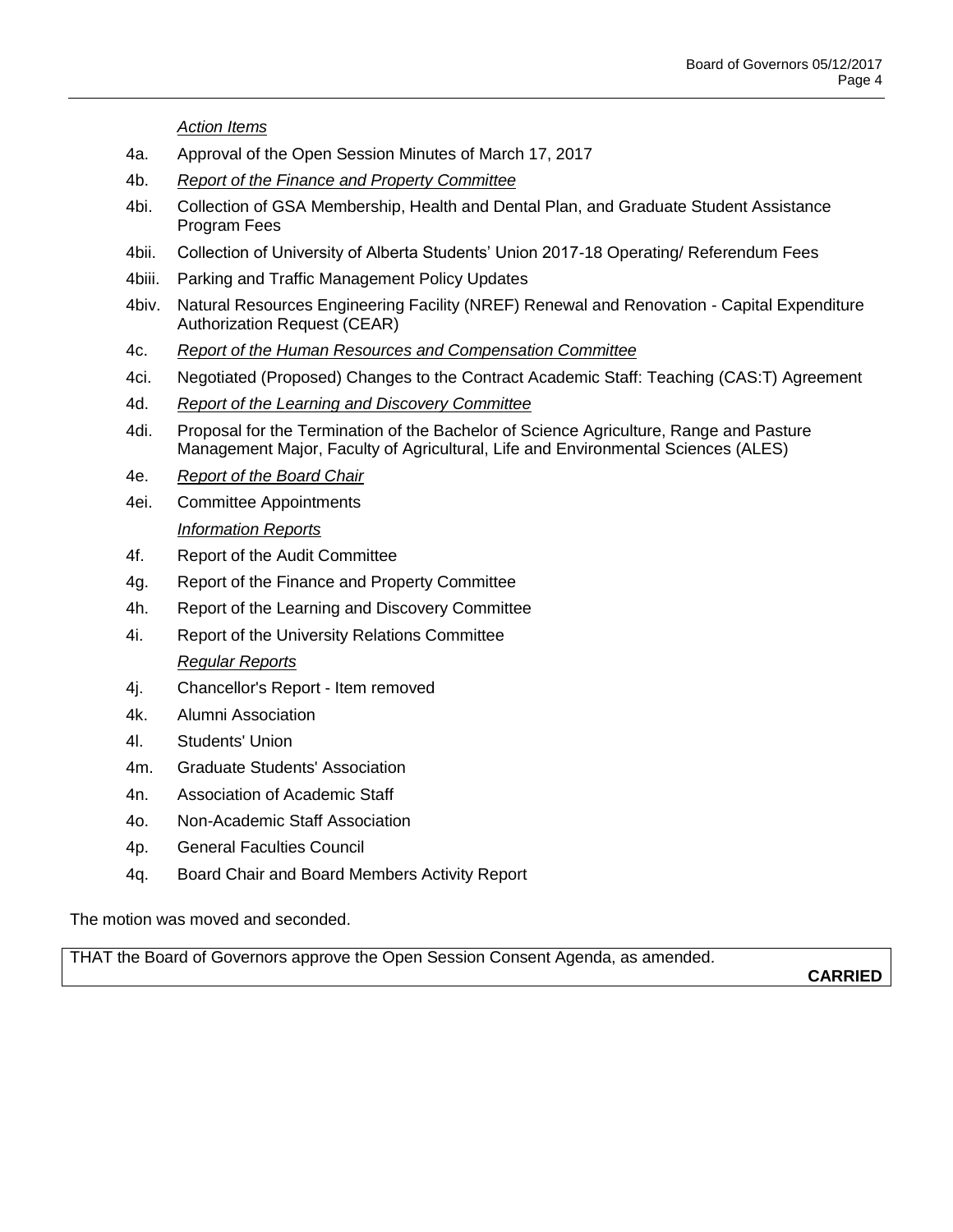# **INFORMATION REPORTS**

#### 4j. Chancellor's Report

Materials before members are contained in the official meeting file.

*Presenter(s)*: Douglas Stollery

#### *Discussion*:

Chancellor Stollery informed members that hard-copies of the *2017-2021 Senate Strategic Plan: Inquire, Promote and Connect* had been distributed and were in front of members. He reviewed the plan and the Senate's priorities for the next three years, noting that he hoped to collaborate with other units and help various parts of the university understand each other.

The Board Chair and President congratulated the Chancellor on the four-year plan.

## **ACTION ITEMS**

# 5. *Report of the Learning and Discovery Committee*

*Presenter(s)*: LeRoy Johnson

## 5a. University of Alberta Comprehensive Institutional Plan (CIP) (2017-2020)

Materials before members are contained in the official meeting file.

## *Presenter(s)*: Lorne Babiuk; Steven Dew

*Purpose of the Proposal*: Under guidelines from Advanced Education, the University of Alberta has prepared a *Comprehensive Institutional Plan* (CIP) that incorporates the university's enrolment plan, research plan, capital plan, and budgets into one comprehensive document. The format and contents of the CIP are specified by Advanced Education guidelines. The CIP fulfills core provincial accountability requirements.

#### *Discussion*:

Mr Johnson introduced the item, reminding members that the Board had already approved the university's budget and capital plan and that this item comprised the remaining components of the university's *2017-2020 Comprehensive Institutional Plan* (CIP).

Dr Dew provided an overview of the item, reminding members that the CIP is a forward-looking document and that this portion of the CIP outlines the university's academic goals and priorities, enrolment plan, and international and information technology strategies. He reviewed changes to the structure of this year's CIP as required by government, including organization according to the Alberta adult learning system principles (Accessibility, Affordability, Quality, Coordination, Accountability), as well as changes made to reflect and align with *For the Public Good*. Dr Dew also noted that editorial amendments to the CIP as identified through discussions at committee meetings and outlined in Attachment 4, would be incorporated into the document following final approval, with Board consent as outlined in the motion.

Dr Dew, Ms Kulczycki and Dr Turpin responded to questions from the Board regarding: how the nuances of the second suggestion in Attachment 4 would be incorporated into the final document; the intended audience for the document and how often it was accessed on the university's website; whether or not recent requests from the Minister of Advanced Education regarding cyber security would be reflected in the final document; and the potential impact of the budget risks outlined in the document.